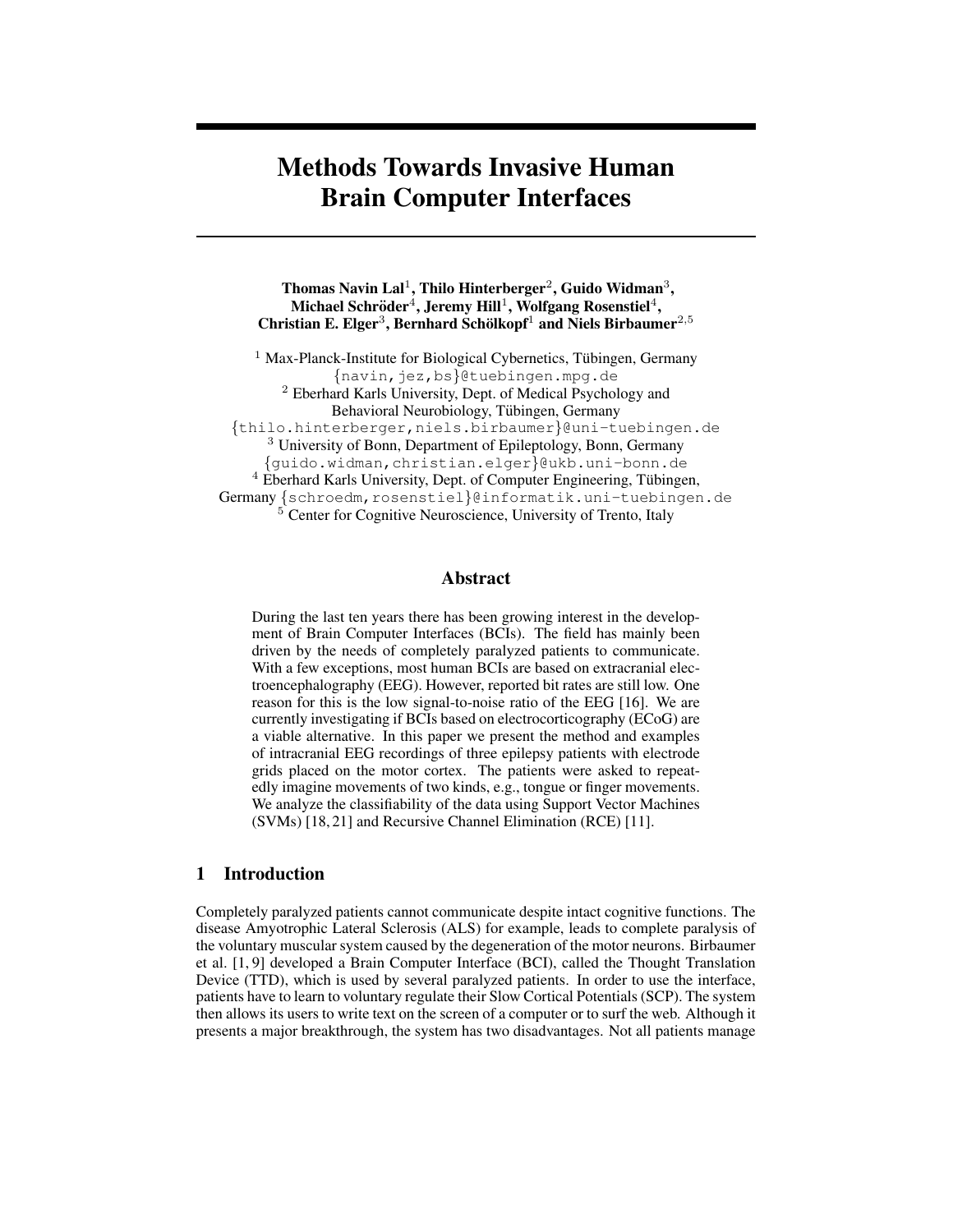

Figure 1: The left picture schematically shows the position of the 8x8 electrode grid of patient II. It was placed on the right hemisphere. As shown in the right picture the electrodes are connected to the amplifier via cables that are passed through the skull.

to control their SCP. Furthermore the bit rate is quite low. A well-trained user requires about 30 seconds to write one character.

Recently there has been increasing interest on EEG-based BCIs in the machine learning community. In contrast to the TTD, in many BCI-systems the computer learns rather than the system's user [2, 5, 11]. Most such BCIs require a data collection phase during which the subject repeatedly produces brain states of clearly separable locations. Machine learning techniques like Support Vector Machines or Fisher Discriminant are applied to the data to derive a classifying function. This function can be used in online applications to identify the different brain states produced by the subject.

The majority of BCIs is based on extracranial EEG-recordings during imagined limb movements. We restrict ourselves to mentioning just a few publications [14, 15, 17, 22]. Movement-related cortical potentials in humans on the basis of electrocorticographical data have also been studied, e.g. by [20]. Very recently the first work describing BCIs based on electrocorticographic recordings was published [6, 13]. Successful approaches have been developed using BCIs based on single unit, multiunit or field potentials recordings of primates. Serruya et al. taught monkeys to control a cursor on the basis of potentials from 7-30 motor cortex neurons [19]. The BCI developed by [3] enables monkeys to reach and grasp using a robot arm. Their system is based on recordings from frontoparietal cell ensembles.

Driven by the success of BCIs for primates based on single unit or multiunit recordings, we are currently developing a BCI-system that is based on ECoG recordings, as described in the present paper.

## **2 Electrocorticography and Epilepsy**

All patients presented suffer from a focal epilepsy. The epileptic focus - the part of the brain which is responsible for the seizures - is removed by resection. Prior to surgery, the epileptic focus has to be localized. In some complicated cases, this must be done by placing electrodes onto the surface of the cortex as well as into deeper regions of the brain. The skull over the region of interest is removed, the electrodes are positioned and the incision is sutured. The electrodes are connected to a recording device via cables (cf. Figure 1). Over a period of a 5 to 14 days ECoG is continuously recorded until the patient has had enough seizures to precisely localize the focus [10]. Prior to surgery the parts of the cortex that are covered by the electrodes are identified by the electric stimulation of electrodes.

In the current setup, the patients keep the electrode implants for one to two weeks. After the implantation surgery, several days of recovery and follow-up examinations are needed. Due to the tight time constraints, it is therefore not possible to run long experiments. Furthermore most of the patients cannot concentrate for a long period of time. Therefore only a small amount of data could be collected.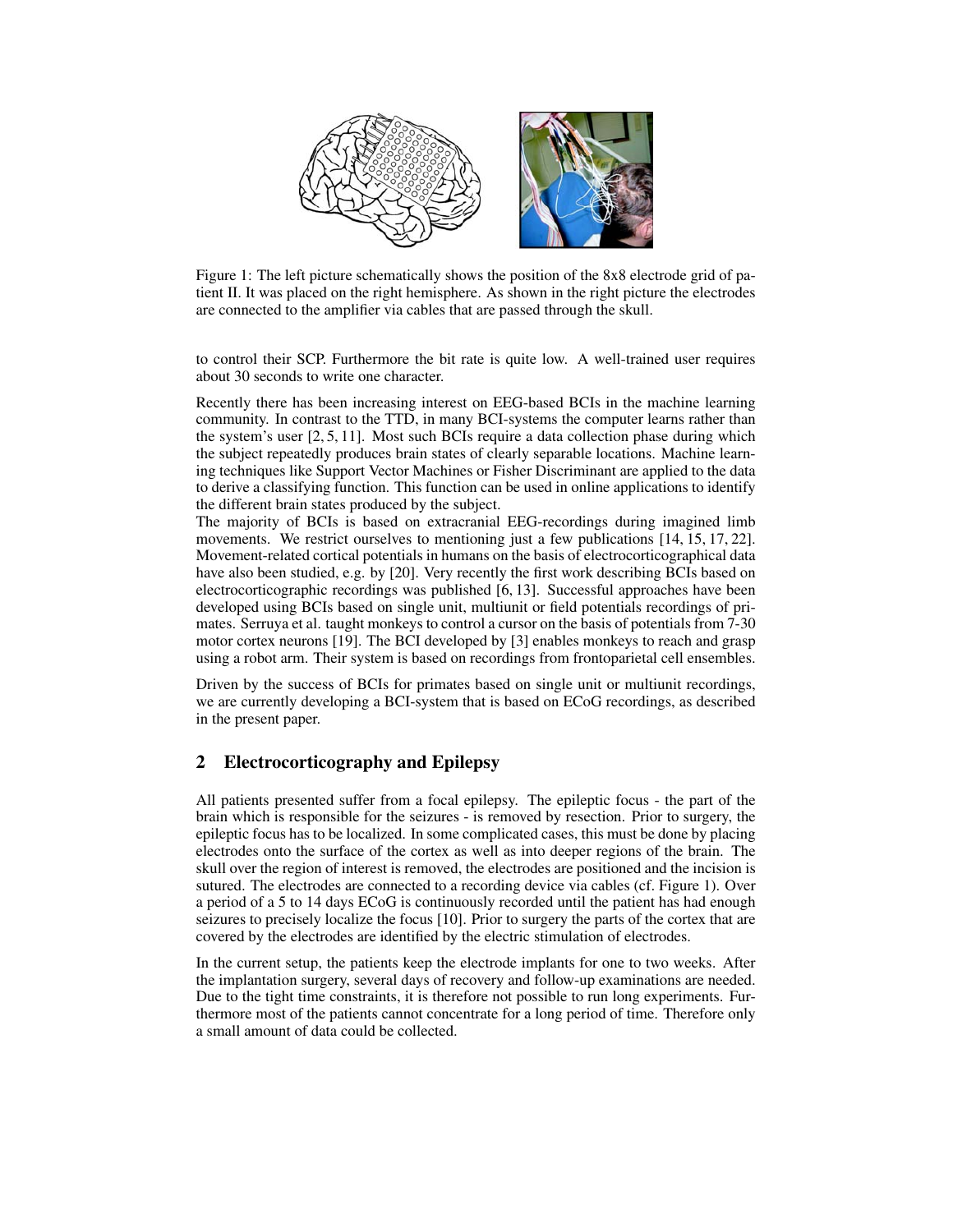|                                                                 |  |  | Table 1: Positions of implanted electrodes. All three patients had an electrode grid im- |  |  |  |  |  |  |  |
|-----------------------------------------------------------------|--|--|------------------------------------------------------------------------------------------|--|--|--|--|--|--|--|
| planted that partly covered the right or the left motor cortex. |  |  |                                                                                          |  |  |  |  |  |  |  |

| patient | implanted electrodes                                                   | task                                                            | trials     |
|---------|------------------------------------------------------------------------|-----------------------------------------------------------------|------------|
|         | 64-grid right hemisphere,<br>two 4-strip interhemisphere               | left vs. right hand                                             | 200        |
| П<br>Ш  | 64-grid right hemisphere<br>20-grid central,<br>four 16-strips frontal | little left finger vs. tongue<br>little right finger vs. tongue | 150<br>100 |

## **3 Experimental Situation and Data Acquisition**

The experiments were performed in the department of epileptology of the University of Bonn. We recorded ECoG data from three epileptic patients with a sampling rate of 1000Hz.

The electrode grids were placed on the cortex under the dura mater and covered the primary motor and premotor area as well as the fronto-temporal region either of the right or left hemisphere. The grid-sizes ranged from 20 to 64 electrodes. Furthermore two of the patients had additional electrodes implanted on other parts of the cortex (cf. Table 1). The imagery tasks were chosen such that the involved parts of the brain

- were covered by the electrode grid
- were represented spatially separate in the primary motor cortex.

The expected well-localized signal in motor-related tasks suggested discrimination tasks using imagination of hand, little finger, or tongue movements.

The patients were seated in a bed facing a monitor and were asked to repeatedly imagine two different movements. At the beginning of each trial, a small fixation cross was displayed in the center of the screen. The 4 second imagination phase started with a cue that was presented in the form of a picture showing either a tongue or a little finger for patients II and III. The cue for patient I was an arrow pointing left or right. There was a short break between the trials. The images which were used as a cue are shown in Figure 5.

### **4 Preprocessing**

Starting half a second after the visualization of the task-cue, we extracted a window of length 1.5 seconds from the data of each electrode. For every trial and every electrode we thus obtained an EEG sequence that consisted of 1500 samples. The linear trend from every sequence was removed. Following [8, 11, 15] we fitted a forward-backward autoregressive model of order three to each sequence. The concatenated model parameters of the channels together with the descriptor of the imagined task (i.e. +1, -1) form one training point. For a given number *n* of EEG channels, a training point  $(x, y)$  is therefor a point in  $\mathbb{R}^{3n}$  ×  $\{-1,1\}.$ 

## **5 Channel Selection**

The number of available training points is relatively small compared to the dimensionality of the data. The data of patient III for example, consists of only 100 training points of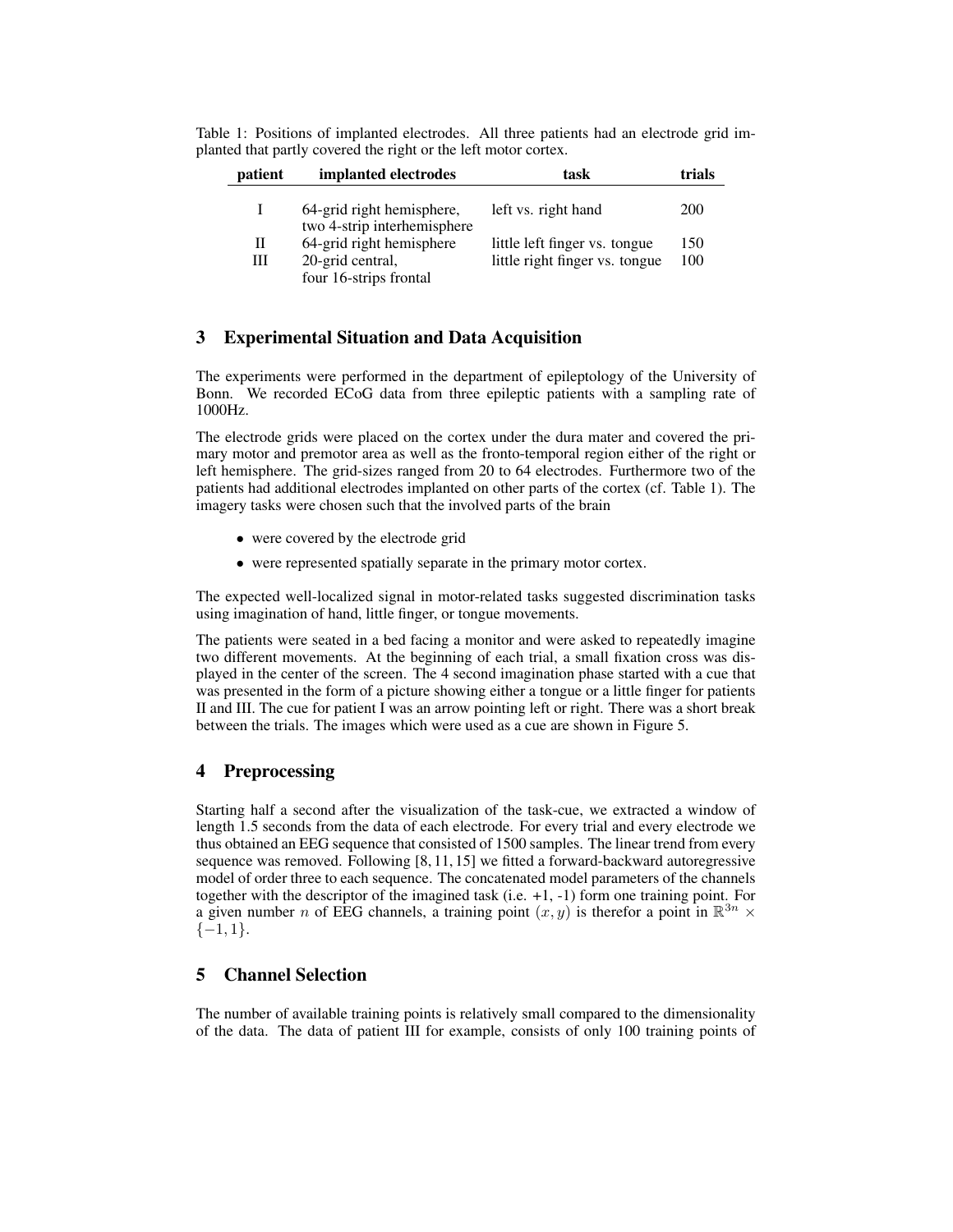

Figure 2: The patients were asked to repeatedly imagine two different movements that are represented separately at the primary cortex, e.g. tongue and little finger movements. This figure shows two stimuli that were used as a cue for imagery. The trial structure is shown on the right. The imagination phase lasted four seconds. We extracted segments of 1.5 seconds from the ECoG recordings for the analysis.

dimension 252. This is a typical setting in which features selection methods can improve classification accuracy.

Lal et al. [11] recently introduced a feature selection method for the special case of EEG data. Their method is based on Recursive Feature Elimination (RFE) [7]. RFE is a backward feature selection method. Starting with the full data set, features are iteratively removed from the data until a stopping criteria is met. In each iteration a Support Vector Machine (SVM) is trained and its weight vector is analyzed. The feature that corresponds to the smallest weight vector entry is removed.

Recursive Channel Elimination (RCE) [11] treats features that belong to the data of a channel in a consistent way. As in RFE, in every iteration one SVM is trained. The evaluation criteria that determines which of the remaining channels will be removed is the mean of the weight vector entries that correspond to a channel's features. All features of the channel with the smallest mean value are removed from the data. The output of RCE is a list of ranked channels.

### **6 Data Analysis**

To begin with, we are interested in how well SVMs can learn from small ECoG data sets. Furthermore we would like to understand how localized the classification-relevant information is, i.e. how many recording positions are necessary to obtain high classification accuracy. We compare how well SVMs can generalize given the data of different subsets of ECoG-channels:

- (i) the complete data, i.e. all channels
- (ii) the subset of channels suggested by RCE. In this setting we use the list of ranked channels from RCE in the following way: For every  $l$  in the range of one to the total number of channels, we calculate a 10-fold cross-validation error on the data of the l best-ranked channels. We use the subset of channels which leads to the lowest error estimate.
- (iii) the two best-ranked channels by RCE. The underlying assumption used here is that the classification-relevant information is extremely localized and that two correctly chosen channels contain sufficient information for classification purposes.
- (iv) two channels drawn at random.

Throughout the paper we use linear SVMs. For regularization purposes we use a ridge on the kernel matrix which corresponds to a 2-norm penalty on the slack variables [4].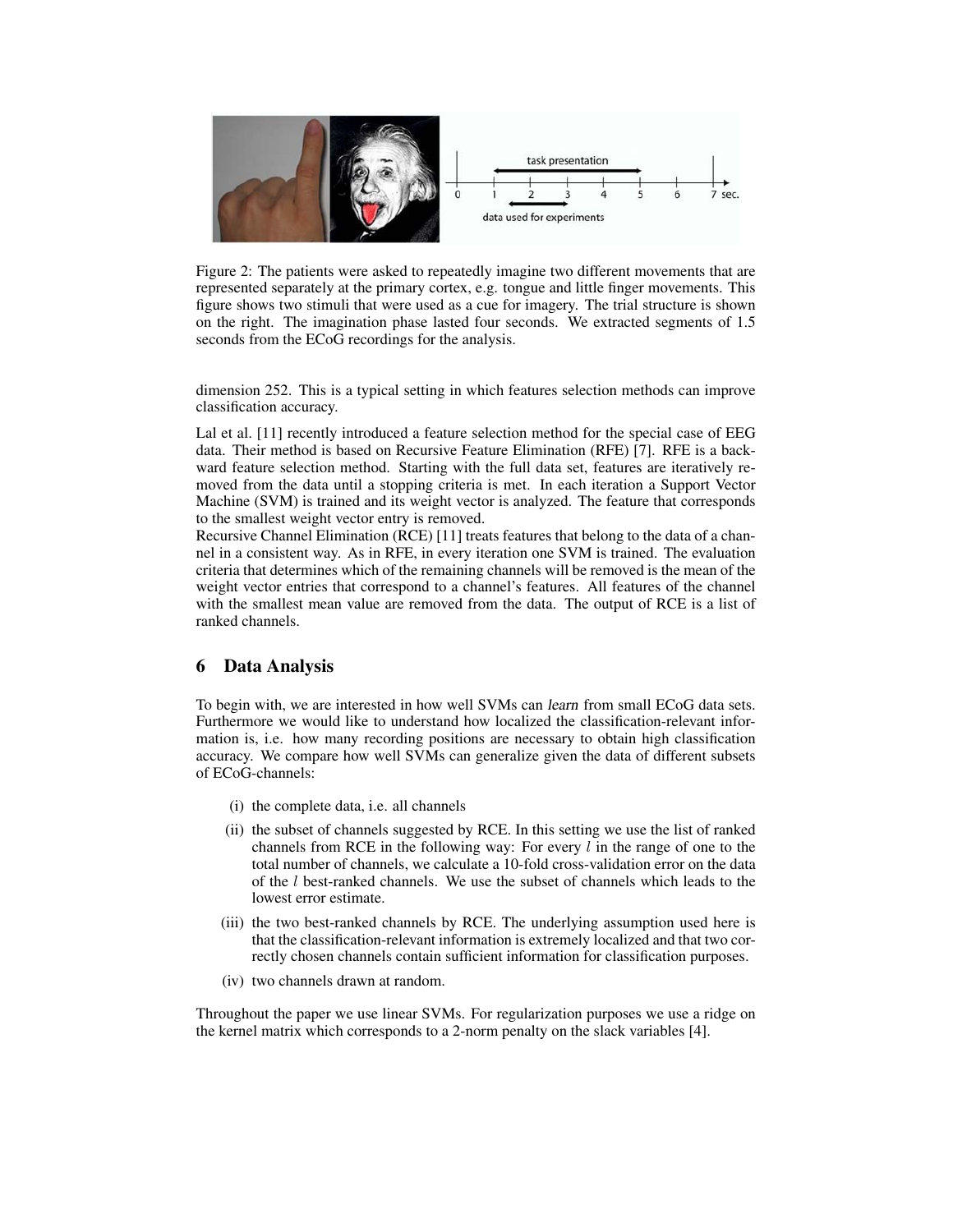0 500 1000 1500 2000 2500 3000 3500 C1 C2 C3 C4 mu<br>E time [ms]

Figure 3: This plot shows ECoG recordings from 4 channels while the patient was imagining movements. The distance of two horizontal lines decodes  $100\mu V$ . The amplitude of the recordings ranges roughly from -100  $\mu$ V to +100  $\mu$ V which is on the order of five to ten times the amplitude measured with extracranial EEG.

To evaluate the classification performance of an SVM that is trained on a specific subset of channels we calculate its prediction error on a separate test set. We use a double-crossvalidation scheme - the following procedure is repeated 50 times:

We randomly split the data into a training set  $(80%)$  and a test set  $(20%)$ . Via 10-fold cross-validation on the training set we estimate all parameters for the different considered subsets (i)-(iv):

- (i) The ridge is estimated.
- (ii) On the basis of the training set RCE suggests a subset of channels. We restrict the training set as well as the test set to these channels. A ridge-value is then estimated from the restricted training set.
- (iii) We restrict the training set and the test set to the 2 best ranked channels by RCE. The ridge is then estimated on the restricted training set.
- (iv) The ridge is estimated.

We then train an SVM on the (restricted) training set using the estimated ridge. The trained model is tested on the (restricted) test set. For (i)-(iv) we obtain 50 test error estimates from the 50 repetitions for each patient. Table 2 summarizes the results.

## **7 Results**

The results in Table 2 show that the generalization ability can significantly be increased by RCE. For patient I the error decreases from 38% to 24% when using the channel subsets suggested by RCE. In average RCE selects channel subsets of size 5.8. For patient II the number of channels is reduced to one third but the channel selection process does not yield an increased accuracy. The error of 40% can be reduced to 23% for patient III using in average 5 channels selected by RCE.

For patients I and III the choice of the best 2 ranked channels leads to a much lower error as well. The direct comparison of the results using the two best ranked channels to two randomly chosen channels shows how well the RCE ranking method works: For patient three the error drops from chance level for two random channels to 18 % using the two best-ranked channels.

The reason why there is such a big difference in performance for patient III when comparing (i) and (iii) might be, that out of the 84 electrodes, only 20 are located over or close to the motor cortex. RCE successfully identifies the important electrodes.

In contrast to patient III, the electrodes of patient II are all more or less located close to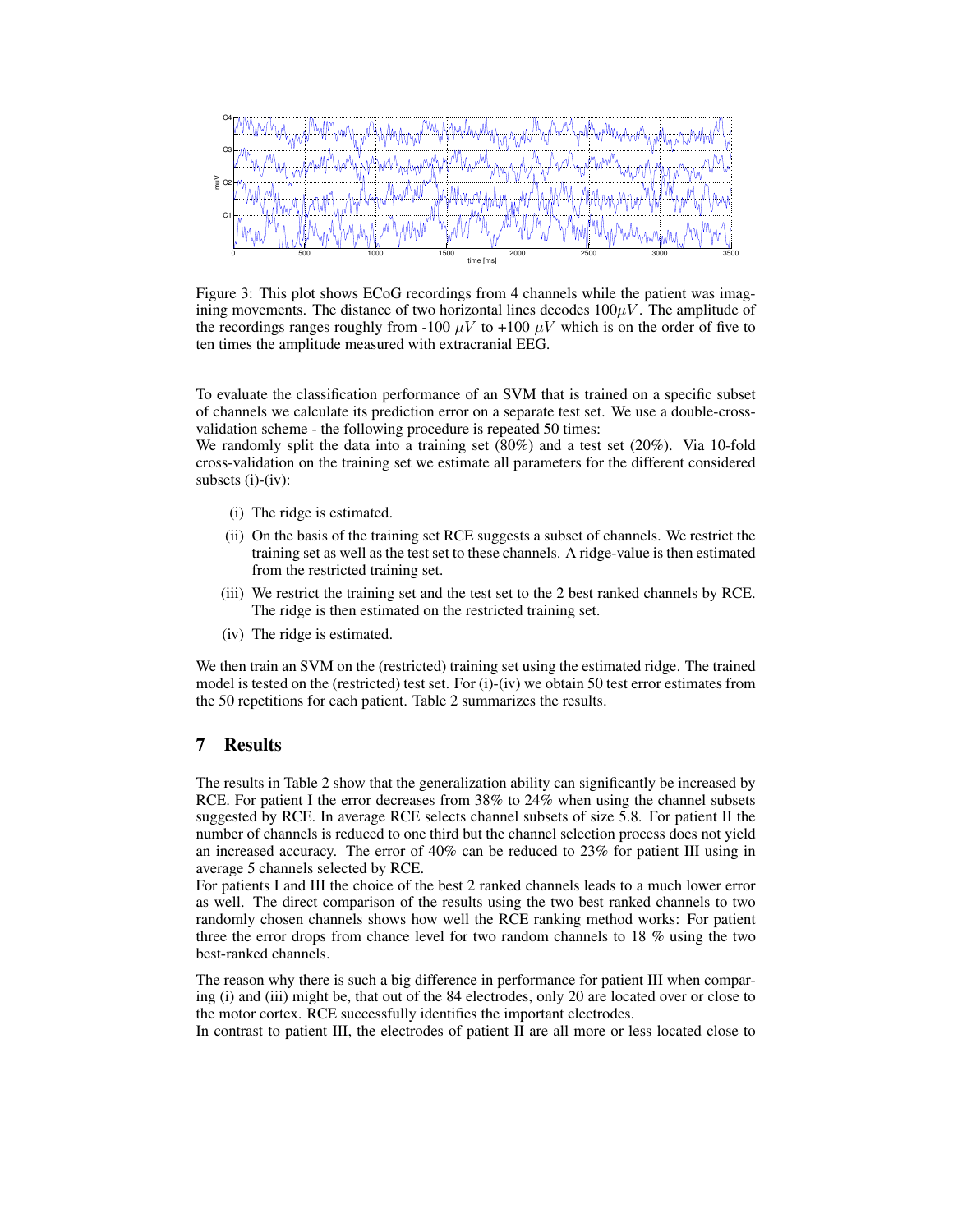Table 2: **Classification Results.** We compare the classification accuracy of SVMs trained on the data of different channel subsets: (i) all ECoG-channels, (ii) the subset determined by Recursive Channel Elimination (RCE), (iii) the subset consisting of the two best ranked channels by RCE and (iv) two randomly drawn channels. The mean errors of 50 repetitions are given along with the standard deviations. The test error can significantly be reduced by RCE for two of the three patients. Using the two best ranked channels by RCE also yields good results for two patients. SVMs trained on two random channels show performance better than chance only for patient II.

|              | all channels (i)<br>#channels error |               | RCE cross-val. (ii)<br>#channels error                        |     |                  | RCE top $2$ (iii) random $2$ (iv) |  |                   |                   |
|--------------|-------------------------------------|---------------|---------------------------------------------------------------|-----|------------------|-----------------------------------|--|-------------------|-------------------|
| pat          |                                     |               |                                                               |     |                  |                                   |  | error             | error             |
|              | $\parallel$ 74                      |               | $0.382 \pm 0.071$   5.8 $0.243 \pm 0.063$   0.244 $\pm$ 0.078 |     |                  |                                   |  |                   | chance level      |
| $\mathbf{I}$ | 64                                  |               | $0.257 \pm 0.076$ 21.5                                        |     | $0.268\pm0.080$  |                                   |  | $0.309 \pm 0.086$ | $0.419 \pm 0.123$ |
| Ш            | $\parallel$ 84                      | $0.4 \pm 0.1$ |                                                               | 5.0 | $0.233 \pm 0.13$ |                                   |  | $0.175 \pm 0.078$ | chance level      |

the motor cortex. This explains why data from two randomly drawn channels can yield a classification rate better than chance. Furthermore patient II had the fewest electrodes implanted and thus the chance of randomly choosing an electrode close to an important location is higher than for the other two patients.

## **8 Discussion**

We recorded ECoG-data from three epilepsy patients during a motor imagery experiment. Although only few data were collected, the following conclusions can be drawn:

- The data of all three patients is reasonably well classifiable. The error rates range from 17.5% to 23.3%. This is still high compared to the best error rates from BCI based on extracranial EEG which are as low as 10% (e.g. [12]). Please note that we used 1.5 seconds data from each trial only and that very few training points (100-200) were available. Furthermore, extracranial EEG has been studied and developed for a number of years.
- Recursive Channel Elimination (RCE) shows very good performance. RCE successfully identifies subsets of ECoG-channels that lead to good classification performance. On average, RCE leads to a significantly improved classification rate compared to a classifier that is based on the data of all available channels.
- Poor classification rates using two randomly drawn channels and high classification rates using the two best-ranked channels by RCE suggest that classification relevant information is focused on small parts of the cortex and depends on the location of the physiological function.
- The best ranked RCE-channels correspond well with the results from the electric stimulation (cf. Figure 8).

## **9 Ongoing Work and Further Research**

Although our preliminary results indicate that invasive Brain Computer Interfaces may be feasible, a number of questions need to be investigated in further experiments. For instance, it is still an open question whether the patients are able to adjust to a trained classifier and whether the classifying function can be transferred from session to session. Moreover, experiments that are based on tasks different from motor imaginary need to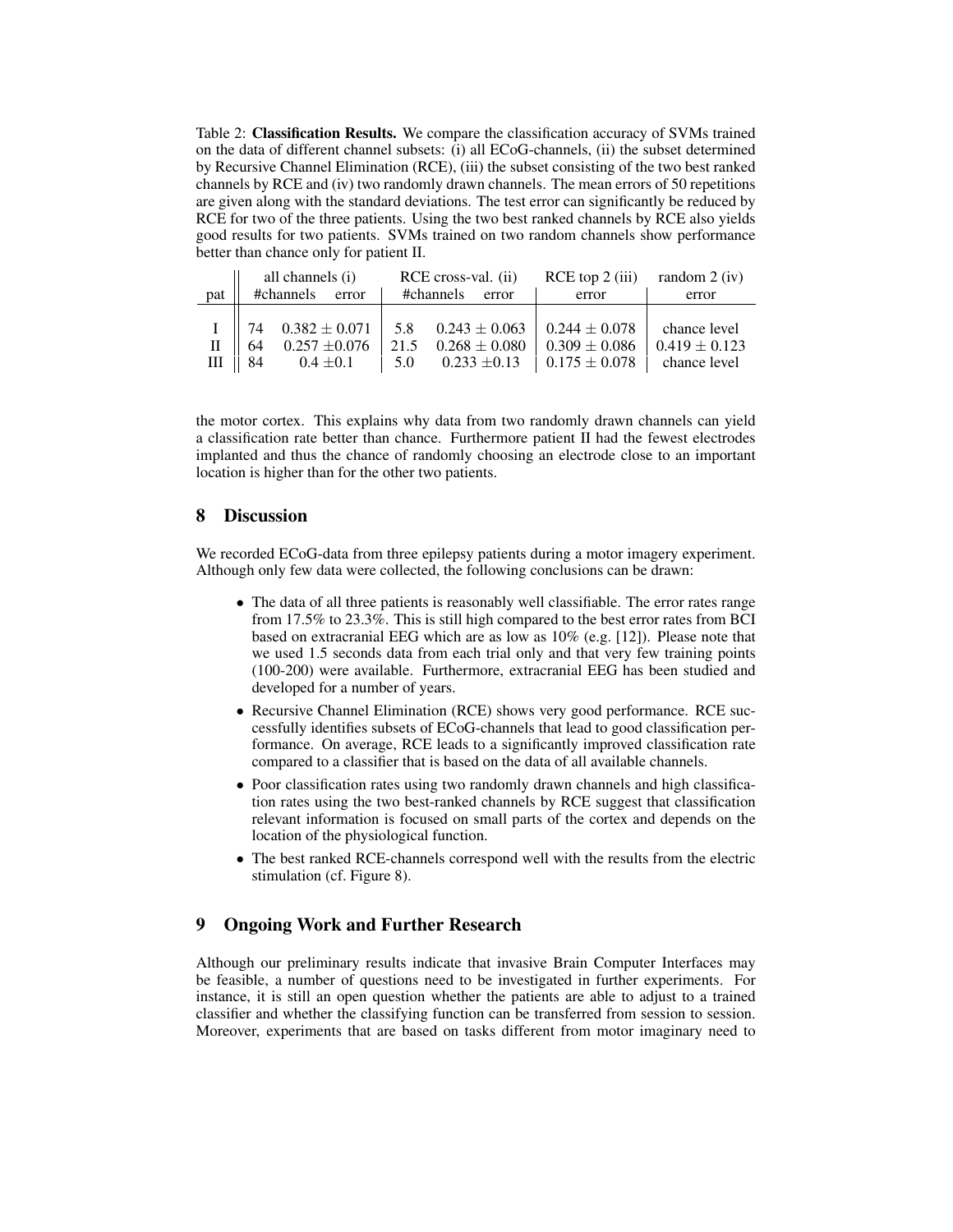

Figure 4: Electric stimulation of the implanted electrodes helps to identify the parts of the cortex that are covered by the electrode grid. This information is necessary for the surgery. The red (solid) dots on the left picture mark the motor cortex of patient II as identified by the electric stimulation method. The positions marked with yellow crosses correspond to the epileptic focus. The red points on the right image are the best ranked channels by Recursive Channel Elimination (RCE). The RCE-channels correspond well to the results from the electro stimulation diagnosis.

be implemented and tested. It is quite conceivable that the tasks that have been found to work well for extracranial EEG are not ideal for ECoG. Likewise, it is unclear whether our preprocessing and machine learning methods, originally developed for extracranial EEG data, are well adapted to the different type of data that ECoG delivers.

#### **Acknowledgements**

This work was supported in part by the Deutsche Forschungsgemeinschaft (SFB 550, B5 and grant RO 1030/12), by the National Institute of Health (D.31.03765.2), and by the IST Programme of the European Community, under the PASCAL Network of Excellence, IST-2002-506778. T.N.L. was supported by a grant from the Studienstiftung des deutschen Volkes. Special thanks go to Theresa Cooke.

#### **References**

- [1] N. Birbaumer, N. Ghanayim, T. Hinterberger, I. Iversen, B. Kotchoubey, A. Kübler, J. Perelmouter, E. Taub, and H. Flor. A spelling device for the paralysed. *Nature*, 398:297–298, 1999.
- [2] B. Blankertz, G. Curio, and K. Müller. Classifying single trial EEG: Towards brain computer interfacing. In T.K. Leen, T.G. Dietterich, and V. Tresp, editors, *Advances in Neural Information Processing Systems*, volume 14, Cambridge, MA, USA, 2001. MIT Press.
- [3] J.M. Carmena, M.A Lebedev, R.E Crist, J.E O'Doherty, D.M. Santucci, D. Dimitrov, P.G. Patil, C.S Henriquez, and M.A. Nicolelis. Learning to control a brain-machine interface for reaching and grasping by primates. *PLoS Biology*, 1(2), 2003.
- [4] C. Cortes and V. Vapnik. Support-vector networks. *Machine Learning*, 20:273–297, 1995.
- [5] J. del R. Millan, F. Renkens, J. Mourino, and W. Gerstner. Noninvasive brain-actuated control of a mobile robot by human eeg. *IEEE Transactions on Biomedical Engineering. Special Issue on Brain-Computer Interfaces*, 51(6):1026–1033, June 2004.